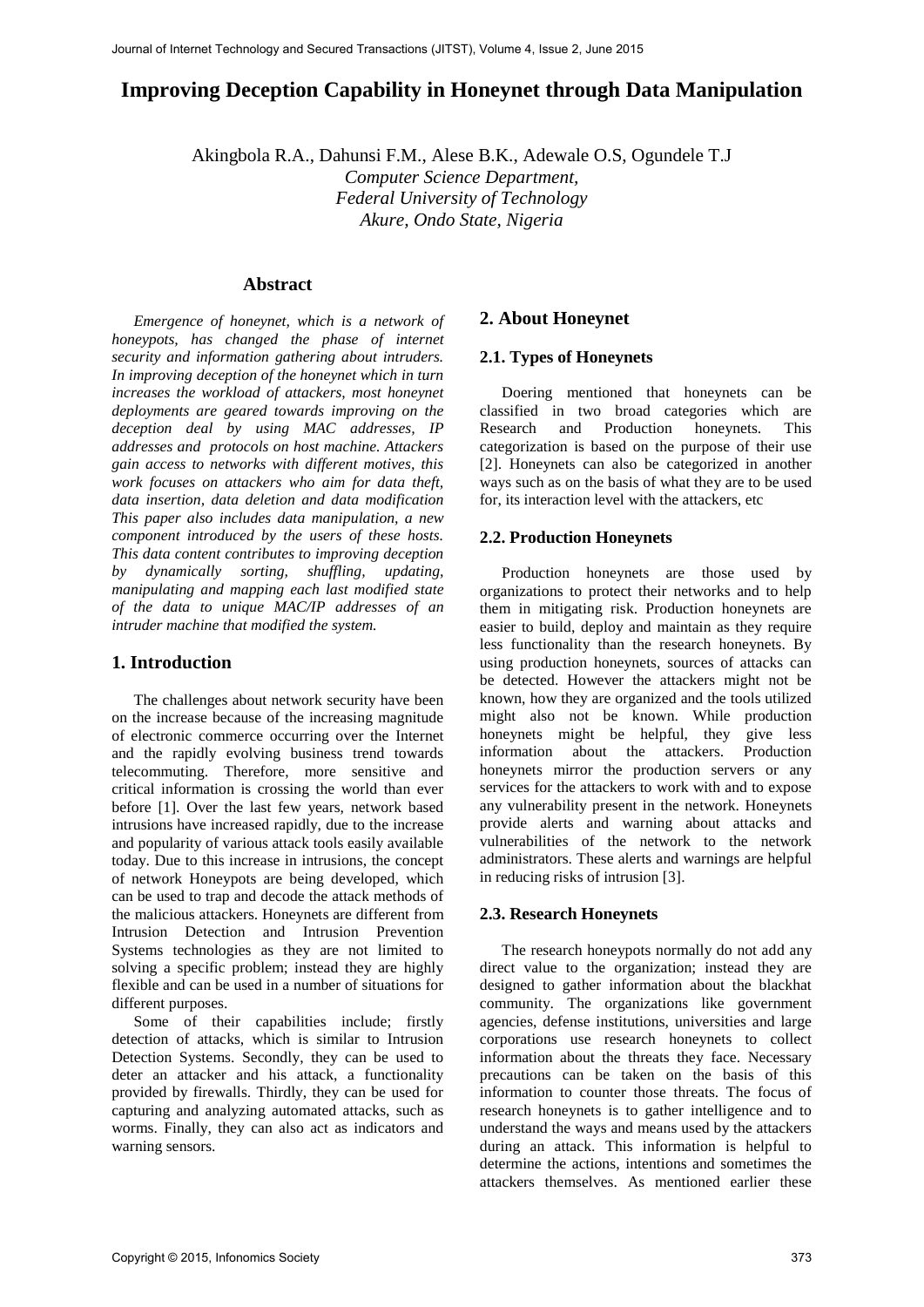types of honeynets do not add any direct value to the organizations' security, whereas the lessons learned through them can prove to be fruitful future use. Research honeynets are both complex to deploy and to maintain.

Research honeynets can be used as a platform for studying cyber threats and for extensive research. The attackers can be constantly monitored and all their actions recorded while compromising any system. Intelligence gathering is one of the most exciting and unique feature of research honeynets.. Sometimes the use of research honeynets can result in the discovery of new worms which might prove useful in the development of forensic skills.

These categorizations of honeynets are simply a guideline to identify their purpose, while the distinction is not absolute. Sometimes the same honeynets may be either a production or a research honeynets. It does not depend as much on how it is built but how it is actually used [2]. For honeypots to add value, the goal to be achieved must first be identified and determined. Only then will the appropriate honeypot be selected and implemented within an organization [3].

If an organization is using the honeynets as a production solution, they will only be interested in detecting the attack, blocking the attacker, and perhaps even prosecuting the individuals involved. Whereas if the organization is using the same honeynets as a research solution, it will be more interested in what tools the attackers are using, where they are coming from, and their activities after they have compromised the honeynets. It's the same honeynets, with the same information captured. The difference is in its purpose, the information can be used as either a production or research solution.

# **2.4. Level of Interaction**

Honeynets can be classified according to their level of interaction, low-interaction honeynets and high-interaction honeynets [1], [2]. Low interaction honeypots does not emulate all aspects of the operating system, it emulates only some part of the operating system and a set of services/protocols [14], [16]. It does not provide operating system access to the intruder instead it makes available only services [15]. They are easier to deploy and maintain, and due to their limited abilities, they are safer [15],[17]. Low interaction honeypots are easier to detect by the attacker and they are only able to collect limited information about the attack and therefore they have limited reactions to attacks [14],

High interaction honeypots are more sophisticated that the low interaction honeypot, therefore they are more difficult to design, deploy and maintain. The systems are often made up of real services and operating systems. Deploying them is time-consuming and they have higher risks and

therefore considered the most dangerous. They are more reliable and intruders rarely detect them [15], [14]. They are able to capture and log information about attacker for more informed decision making.

#### **2.5. Method of Implementation**

They can also be classification based on their method of implementation: physical and virtual honeypots. Physical honeypots are hosted on another system and do not have unique IP address. They are difficult to deploy and maintain, they are often time intensive and expensive. There is also a lot of administrative work to be carried out to ensure proper securing and monitoring [14], [16].

The Virtual honeypotsdo not require additional computer systems for their implementation; they can be hosted on another machine. It is easier to populate the network, inexpensive and less time consuming. Virtual honeypots have similar advantages and disadvantages with low interaction honeypots [13],[14],[16].

#### **2.6. Deployment**

Honeynets is simply the network of Honeypot. The classical Honeypot deployment consists of one Honeypot placed within a production network. It is possible to deploy more than one Honeypot, but each of these is a stand-alone solution and according to the concept, it is still a single machine. Deploying a Honeynet requires at least two devices:

- Honeypot
- Honeywall

In that scenario the attacker is given a Honeypot with a real operating system. This means he can fully access and mangle it. Through that possibility an attacker could easily attack other systems or launch a denial-of-service attack [2]. To reduce this risk a firewall is configured on the Honeywall, which limits the outbound connections. Access to the production network is completely restricted. The Honeywall also maintains an Intrusion Detection System which monitors and records every packet going to and from the Honeynet.

# **3. Related work**

Cohen proposed that in order to improve the situation for the defender, there is the need to increase the intelligence workload by increasing the size of the search space [4]. He configured one Ethernet card as the host for numerous IP. Each of these can optionally have their own MAC address as well. This technique can be applied for deception by filling a large address space that would normally be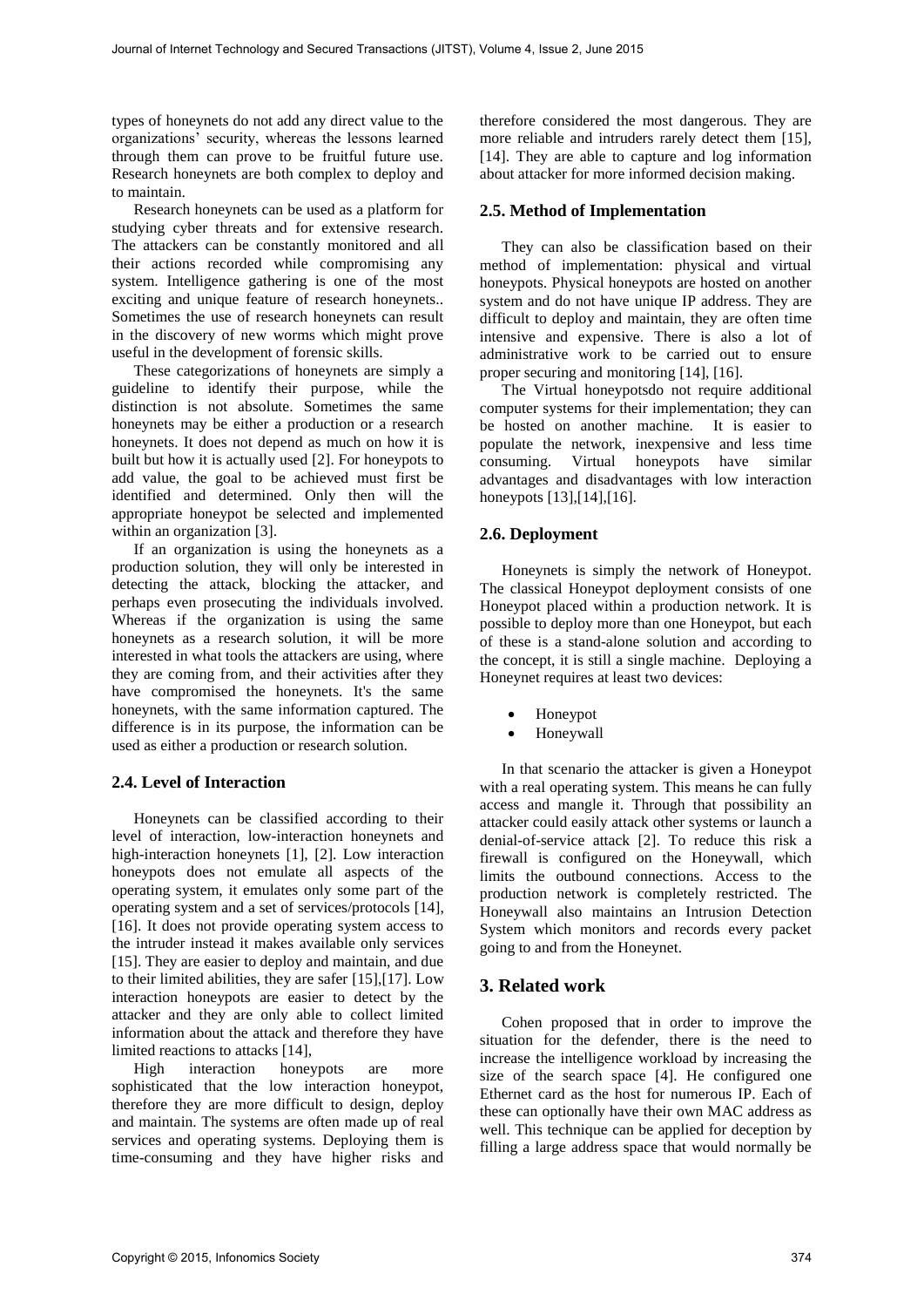sparsely populated to dazzle the attacker. Cohen combined the use of the honeyd system developed by Provos to further enhance the deception by providing bogus TCP/IP fingerprints to the attacker. This aid in the deception by making the system appears at a TCP/IP stack level to also correspond to the deceptive system. This approach of offering a wider range of systems will increase the workload of the intelligence effort in determining which of these systems are legitimate and which are not. Cohen used Deception Tool Kit (DTK) to populate more than 40,000 IP addresses with false services. This was highly effective in increasing the intelligence workload, in increasing the time to attack and decreasing the odds of certain classes of intelligence probes going undetected. The effect should be that of an increased attack detection window for the honeynet system [4].

In Cai, et al the objective of the honeynet was to collect data as long as possible without being mapped by an Attacker [5]. However, once identified, a honeynet will have to be assigned to a new set of addresses. This remapping or shuffling was said to be a costly process. An additional objective of the Attacker is to identify the honeynet with a minimum number of probes. The Defender has two objectives. The first is to prevent the honeynet from being identified, which is done by periodically shuffling its location within the address space. The second objective is to extend the duration of shuffling epochs in order to minimize demands on the system responsible for shuffling. The Defender can use its protocol mimicking capability as a means for delaying the reshuffling.

Garg and Grosu considered the attacker and the honeynet system as players in a strategic noncooperative game [6]. They denote the attacker by A and the defender, which is the honeynet system, by D. The honeynet is assumed to be composed of k honeypot hosts out of n possible hosts within a block of IP addresses. The goal of the attacker is to attack a host that is not a honeypot while the goal of the defender is to have ensure that the honeypot was attacked. Nandan and Daniel called the game that model the situation, a (n,k)-honeynet game, denoted as  $H,G(n,k)$ 

Definition 1: A (n,k)-honeynet game consists of: (i) the set of players  $N \{A, D\}$ .

(ii) the set of actions for each player:

(a)  $AD = \{(x1, x2, \ldots, xn) | k \text{ vector components}\}$ are 1 and n-k components are  $0$ . If  $xi=1$  then D places a honeypot at position (address) i If xi=0 then D places a regular host at position i.

(b)  $AA = \{j||j=1, \ldots, n\}$ . A chooses to attack host j.

(iii) the payoff functions of each player:

UA 
$$
((x1, x2, \dots, xn), j) = \{-C1 \text{ if } Xj=1\}
$$

$$
\begin{array}{cccc}\n\text{(1)} & & \text{(C2} & \text{if} & \text{Xj=0}) \\
\end{array}
$$

UD 
$$
((x1,x2,......xn), j) = {C1 \text{ if } Xj=1
$$
  
{ $-C2$  if  $Xj=0$  )

(2)

where Ci>0, for  $i \in \{1,2\}$ 

the contract of the contract of the contract of the contract of the contract of the contract of the contract o<br>The contract of the contract of the contract of the contract of the contract of the contract of the contract o

The parameter c1 represents the payoff gained by the defender and also the loss incurred by the attacker if the attacker attacks a honeypot. The parameter c2 represents the payoff gained by the attacker and also the loss incurred by the defender if the attacker attacks a regular host.

According to Rammidi, the concept of virtualization cannot be overemphasized when it comes to the design of honeynet [7]. Virtual honeynet is a technology that virtually implements many different operating systems in one hardware computer, and hence instead of having a honeynet of different physically separate honeypots, all the honeypots will be virtually housed in one machine and still appear to the attacker like its different separate machines. The main advantage of using a virtual honeynet over a classic honeynet is the cost of equipment; a virtual honeynet needs about one machine compared to buying many physical machines and their connecting equipment. It is also easy to manage since all the honeypots are configured in one machine [8].

#### **4. Motivation**

Honeynet works by providing an illusion that appears to be real and desirable to an attacker. The attacker, in searching for the honey of interest, comes across the honeynet, and starts to have a taste of its wares. If they are appealing enough, the attacker spends significant time and effort getting at the honey provided. If the attacker has limited resources, the time spent going after the honeynet is the time not spent going after other things the honeynet is intended to protect. If the attacker uses tools and techniques in attacking the honeynet, some aspects of those tools and techniques are revealed to the defender in the attack on the honeynet.

Deception has several advantages has it increases the workload of the attackers. The attackers cannot tell which attack attempt works and which fails. It exhausts attacker's resources; increase the sophistication for an attacker and attacker's uncertainty; all of which is an added advantage to the security of our production network. According to Jai et al (2010), the objective of a honeynet is to collect data as long as possible without being mapped by an attacker. However, once identified, a honeynet will have to be assigned to a new set of addresses. Also an attacker aims at getting into a victims system with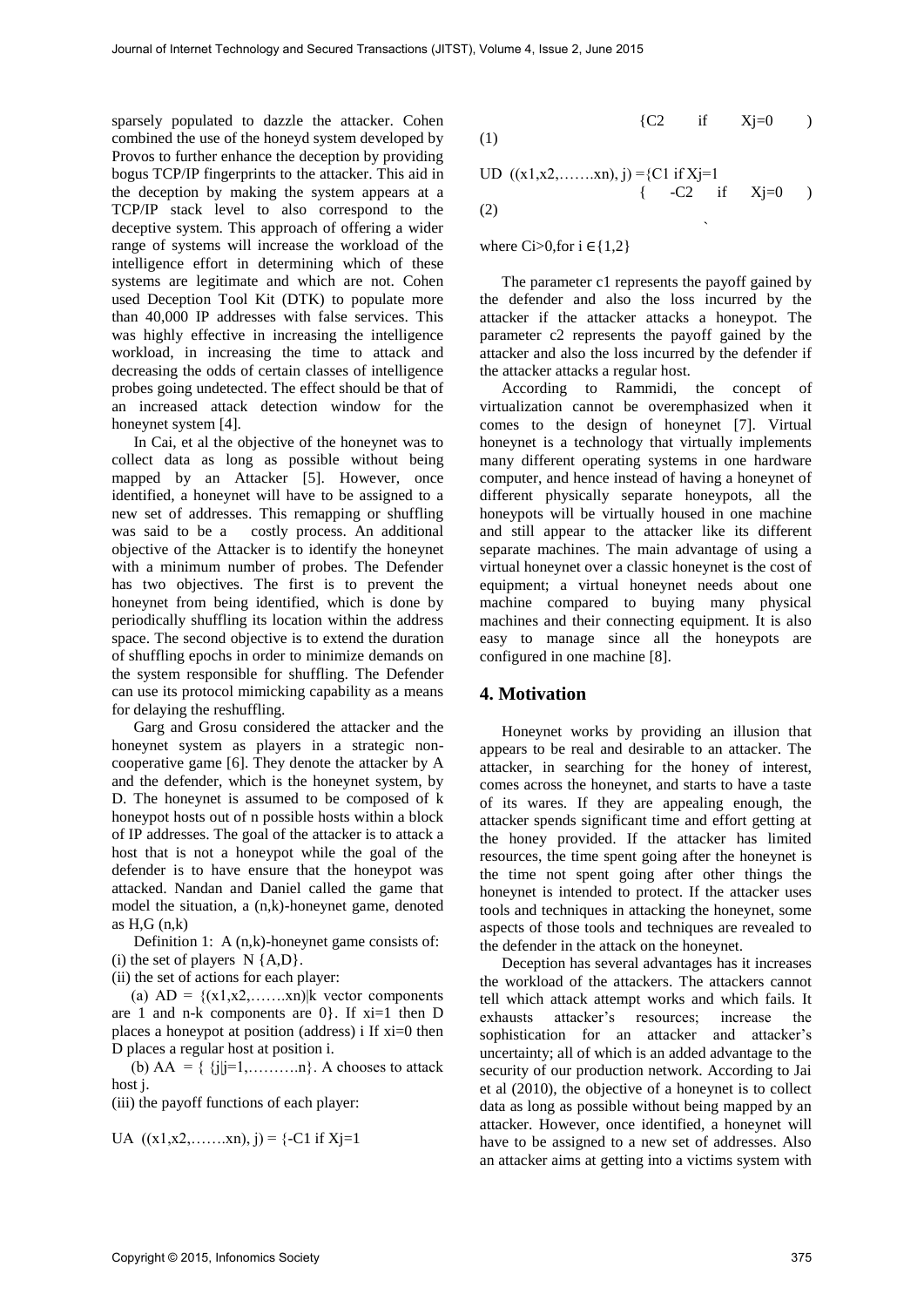minimum probe. In the case where an attacker gains access into a honeypot, administrators are advised to ensure restriction to the production server from the honeynet by the outbound settings to avoid the attacker using the compromised honeypot as a lunch pad to attack other non-honepot system. No doubt, one detail to be looked into is that attackers should not be allowed to use the honeypot as a platform to lunch further attack. However, the attacker should be contained and occupied with interesting and seemingly genuine information in order to keep him busy on the honeypot while information about him is being gathered. One of such interesting and seemingly genuine information or data that this work tends to look into is the data/information stored in the production system. This data are mirrored and stored on the honeynet. This data/information could be, password files, personal profile, grade files of students, classified information, Close Circuit Television files, etc, depending on which organization owns the production server to be mirrored. The presentation of the mirrored data on the honeynet would be modified to render them useless to an intruder.

# **5. Methodology/conceptual framework**

In honeynet deployment, the Honeynet Project defined three types of architecture Abbasi and Harris (). These architectures are:

- 1) Generation I
- 2) Generation II
- 3) Generation III

Gen I Honeynet were developed in 1999 by the Honeynet Project. Its purpose was to capture attackers' activity and give them the feeling of a real network. The architecture is simple with a firewall aided by an IDS at front and honeypots placed behind it. This makes it detectable by attackers.

Gen II honeynets were first introduced in 2001 and Gen III honeynets was released in the end of 2004. Gen II honeynets were made in order to address the issues of Gen I honeynets. Gen II and Gen III honeynets have the same architecture. The only difference is in the improvements in deployment and management. In Gen III honeynets, Sebek server was built into the honeywall. Sebek is a stealthy capturing tool installed on honeypots that capture and log all requests (read[] and write []) sent to the system read and write system call. This is very helpful in providing an insight on the attacker.

Virtualization would be employed in the design of the honeynet. As mentioned earlier, it saves the cost of setting up the honeynet as multiple physical machines would not have to be bought. Rather, other needed machines would be virtually configured on a physical machine.

Below is the honeynet setup with two physical computers. System (1) is used for virtualization while system  $(2)$  is used for managing the honeynet; it collects all the information gathered from an attacker for analysis.

The diagram in Figure 1, is the proposed architecture for the conceptual framework of the system. It is divided into sections for ease of analysis, Sections A, B and C.

### **5.1. Section A**

Section A consists of the internet, a network router and the physical machine on which the VMware Workstation is used to emulate four virtual machines; one honeywall and three honeypots. Whenever a connection is made to the router from the internet, it will either be passed to the production server or to the honeynet (Figure 2). This decision by the router is based on some predefined settings, and data controls, setup on it in order to determine if a traffic is legitimate or it is an attacker. The Virtual Honeynet is set up on this physical machine with a Linux Operating System installed on it the machine then serve as the host machine on which the honeynet is setup. The traffic from this section is then passed to the virtual honeywall in section B

# **5.2. Section B**

Section B houses the second physical machine where all captured data and information gathered from the attackers are collected. This system would be configured to receive data strictly from the honeywall in the same section. This data movement is stealthily done, so as not to appear to the attacker. It is from this system that all logged events are later pulled out for analysis.

The section also houses the transparent virtual honeywall, a key component to the design of this honeynet. A honeywall is a computer system that separates honeypots on a honeynet from the production network the honeynet is deployed on. All network traffic that enters or leaves the honeynet passes through the honeywall. All traffic that passes through the honeywall are monitored and recorded for later analysis. The honeywall is a transparent honeywall in bridge mode with no IP for inbound and outbound traffic; hence is not visible to an attacker. A Honeywall software called Roo is installed on the Honeywall. Roo version 2.0 was developed by the Honeynet Project Community with Generation III architecture of Honeynet. The honeywall typically allows all connections into the honeynet, but carefully controls connections originating from the honeypots inside the honeynet. The honeywall uses a combination of outbound connection-limiting and a network intrusion prevention system to limit the chances that a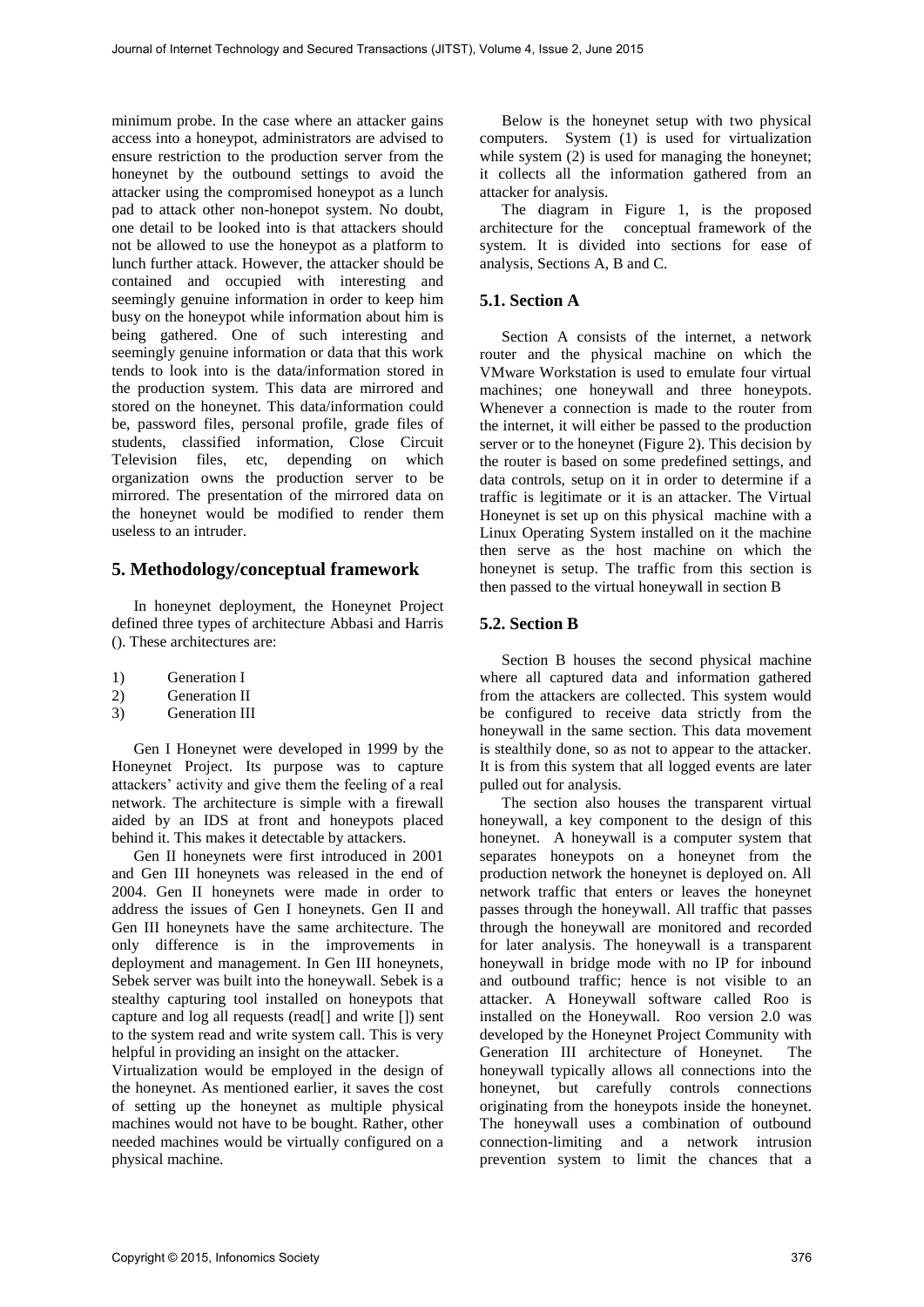compromised honeypot can be used to launch attacks against non-honeynet systems.

This section is further divided into data control, data capture and data analysis.

Data Control: The Roo includes two primary methods for data control. They are rate-limiting of outbound connections based on Iptables and the Snort-Inline intrusion prevention system. The ratelimiting firewall script can be configured to set upper limits on the amount of data that can be sent from each honeypot per unit time. The limits are based on outbound connections in the case of TCP and the number of packets for UDP, ICMP, etc. Outbound packets that are allowed through the firewall are passed to Snort-Inline for further inspection.

Data Capture: The honeywall records a variety of different types of information that is gathered on the honeynet. This includes all of the network traffic that enters and leaves the honeynet as well as data that is sent to the honeywall by the honeypots themselves. The data that is collected by the capture integrated on the honeywall. The tools are:

• Snort: This is a sniffer Intrusion Detection System. Generates IDS alerts of traffic into and out of the honeynet.

• Snort\_inline: This is a sniffer Intrusion Prevention System. It either drop or mitigate an attack by screening packets from the IPTable.

• Argus: This records information on network traffic and identify flow IPs, ports and packet numbers.

• Hillow2: This is a data coalescing tool for honeynet data analysis.

• Pof: This is Passive Operating System fingerprinting tool.

• Tcpdump: This records all packets that enter and leave the honeynet.

Sebek: This is a kernel module that captures data and keystokes.

Swatch: The Swatch Monitors honeynet logs for outbound connections from the honeynet.

#### **5.3. Data Analysis**

The Roo also contains the Walleye web interface the principal tool for honeynet data analysis. Walleye is designed to provide analysts with a flow-oriented view of honeynet activity. This is done by associating the logs created by the honeywall's data capture tools with a network connection between two hosts. This can be viewed on the management system. The honeywall captures the details of the traffic going into the honeypots.



Figure 1. Architecture of the Virtual Honeynet

### **5.4. Section C**

The honeypots are located in this section. The honeypots inside the honeynet do not have normal users who make outbound connections. Any connections that originate from inside the honeypots are most likely the result of a hacker or worm who has compromised a honeypot system. Sebek is installed on the honeypots providing information on malicious activities performed on the Honeypot. A hacker might use an encrypted connection to the Honeypot. In this case the network dump is not revealing its activities. Sebek is secretly logging keystrokes and event messages. It sends gathered data to a specified MAC address and hides this traffic to the intruder [10].

Sebek is a loadable kernel module for Linux that hooks into the stock read() system call in order to capture data sent to that function and then send it over a network link to another machine, such as a honeywall on a GenII honeynet deployment. The module can be loaded into the kernel in the same way as normal loadable modules, however once it is loaded, it can be "cleaned" and unloaded while still remaining active. This allows the Sebek module to run with a smaller chance of being detected by the attacker. The data logged from the read() call is sent to the external system via forged UDP packets with a specific (and nonsensical) source, destination, and port number. The external system listens for these specially crafted packets and logs them for future analysis. To prevent attackers who install network sniffers on the honeypot from noticing these packets coming from the system they are on, the network protocol stack of the kernel is modified to identify the specially crafted packets and drop them rather than pass them along to the sniffing software. This module allows a GenII honeynet to intercept encrypted communications as well as activities local to the honeypot that do not utilize the network [11], [12].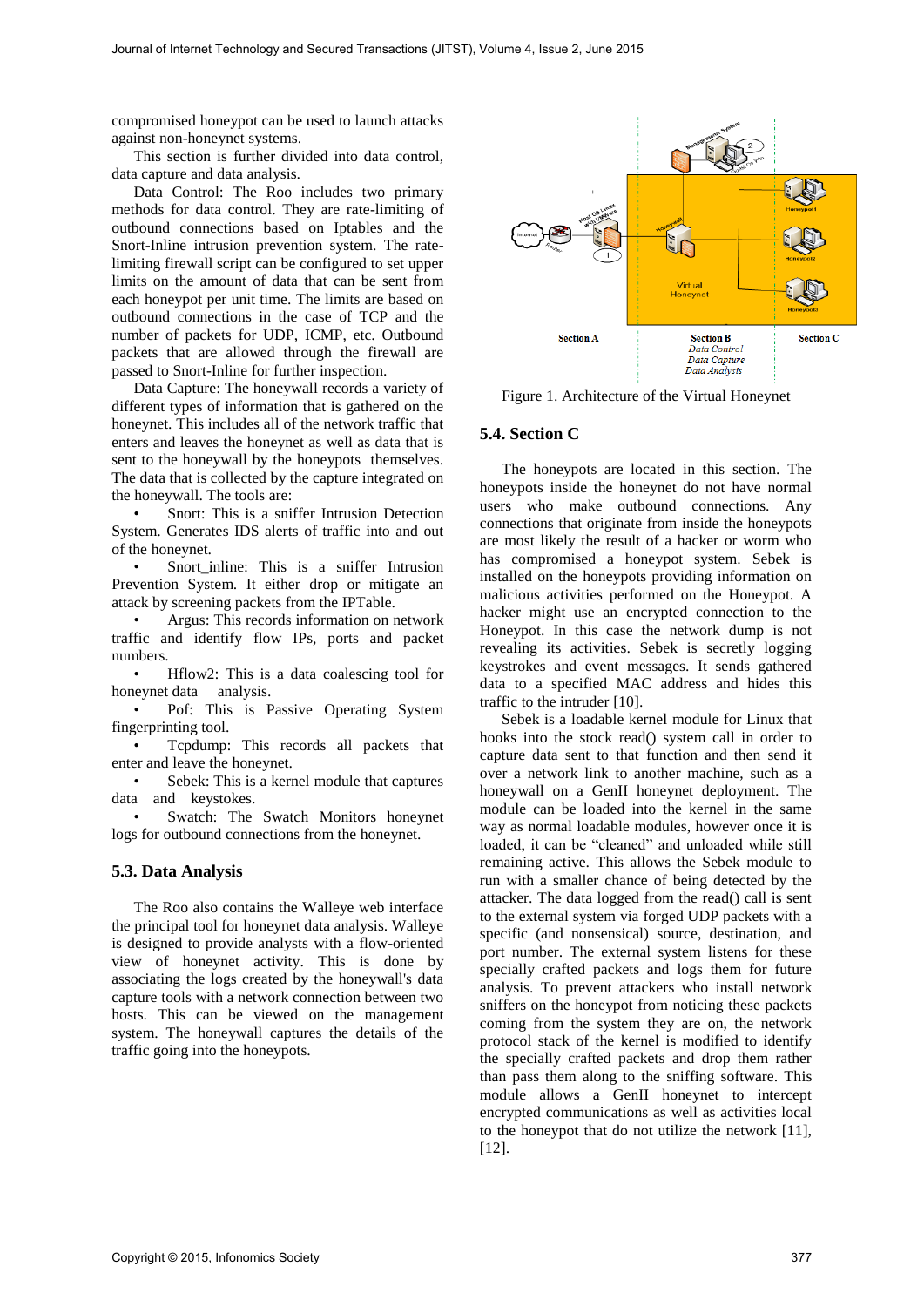### **6. Case study**

For the purpose of clarity, we looked at an instance of the database of students in a University. A typical example of students' record in the database in such a University will be in the form of Table 1. An attacker for instance may be motivated to hack into the network system of the university to modify the CGPA of a student named Bobola Kudirat Mary from 3.49 (Second Class Lower Credit) to 3.51 (Second Class Upper Credit). The format for retrieving data from the honeypot is predetermined to be in a table format. The intruder would be allowed to modify, delete, insert, print and copy but will not be allowed to query the database (This will further increase the workload and elongate the time spent on the honeynet as the intruder will have to transverse the record). Table 1 shows the record of students has it appears on the production server. It is copied from the production server to one of the honeypots for the intruder to access. Data may be presented as copied directly from the production server or may first be shuffled or modified before placing on the honeynet depending on how sensitive or important the data or information is. Figure 2 shows the activity flowchart of the honeynet responses to an intruder.

In this case, the copied record is directly placed as it is on the production system because the intruder is gunning for a specified candidate from the record of over thirty thousand students. Whenever the intruder performs a modification, deletion or insertion on Table 1, the record changes from the initial state zero to state one and the present state is saved after the intruder is done with the record. The intruder's MAC and IP address will then be assigned to the saved state one record last modified by the intruder. If another intruder accesses the same honeypot, the honeypot is designed to present the initial state zero of the record in the honeypot to the new intruder. If however an earlier intruder revisits, the last modified record in state 1 is presented to him. The intruder then gets the feel from the pot that the record is exactly the way he left it. This implies that every intruder is given a false monopoly of the supposedly hacked system. Furthermore, if the intruder wants to either print or copy, the copy or printed record would have been modified in such a way that what is displayed on the screen will be different from what was copied or printed as shown in Table 2. The four field that were reshuffled are: Surname, First name, Level and Semester 2.

This is done by modifying the print and copy ommand API with the addition of a shuffling algorithm. A motivated attacker would want to probe further by trying to come back into the honeypot. As we have earlier on said, the aim of this is to get the intruder further occupied by increasing his workload. If the intruder comes back into the honeypot, the honeywall checks if the MAC address has once been captured. If yes, the honeynet will presents the latest state of the modified record to that MAC address because the modified record was last assigned to it.

### Table 1. Mirrored record of students from the production system to the honeynet

| Mat. No    | Surname     | First<br>Name | M. Name      | Faculty     | <b>Department</b> |   | Sex Level | Semester 1 | Semester 2 | <b>CGPA</b> |
|------------|-------------|---------------|--------------|-------------|-------------------|---|-----------|------------|------------|-------------|
| CSC/08/112 | Charles     | Bove          | <b>David</b> | Science     | Computer          | M | 300       | 4.22       | 3.15       | 3.69        |
| ENG/07/425 | Bobola      | Kudirat       | <b>Bunmi</b> | Art         | English           |   | 400       | 3.67       | 3.31       | 3.49        |
| MEE/05/092 | <b>Oise</b> | Ohikilome     | Desmond      | Engineering | Mechanical        | M | 200       | 4.57       | 4.85       | 4.71        |

Table 2. Re-shuffled record output for print and copy operations

| Mat. No    | <b>Surname</b> | First<br>Name | M. Name      | <b>Faculty</b> | <b>Department</b> | <b>Sex</b> | Level | Semester 1 | Semester <sub>2</sub> | <b>CGPA</b> |
|------------|----------------|---------------|--------------|----------------|-------------------|------------|-------|------------|-----------------------|-------------|
| CSC/08/112 | Bove           | Bobola        | David        | Science        | Computer          | M          | 400   | 4.22       | 4.85                  | 3.69        |
| ENG/07/425 | Kudirat        | Oise          | <b>Bunmi</b> | Art            | English           |            | 200   | 3.67       | 3.15                  | 3.49        |
| MEE/05/092 | Ohikilome      | Charles       | Desmond      | Engineering    | Mechanical        | M          | 300   | 4.57       | 3.31                  | 4.71        |



#### Figure 2. Activity Flowchart of the Honeynet Responses to an Intruder

The flowchart in Figure 2 gives an overview of this process. Only the executable file of the shuffling algorithm source code will be placed on the honeynet. Therefore access to the source code by an intruder is impossible. If the intruder probes further on why the copied file was different from what he saw, this further increases the workload of such intruder.

# **7. Conclusion and Future Work**

Attackers that do face deceptive defenses do not go unscratched. In early experiments with deception defenses several results indicated that attackers were negatively impacted. Impacts included reduction in group cohesion, reduced desire to participate in attack activities, reduce enjoyment of activities, increased backtracking even when not under